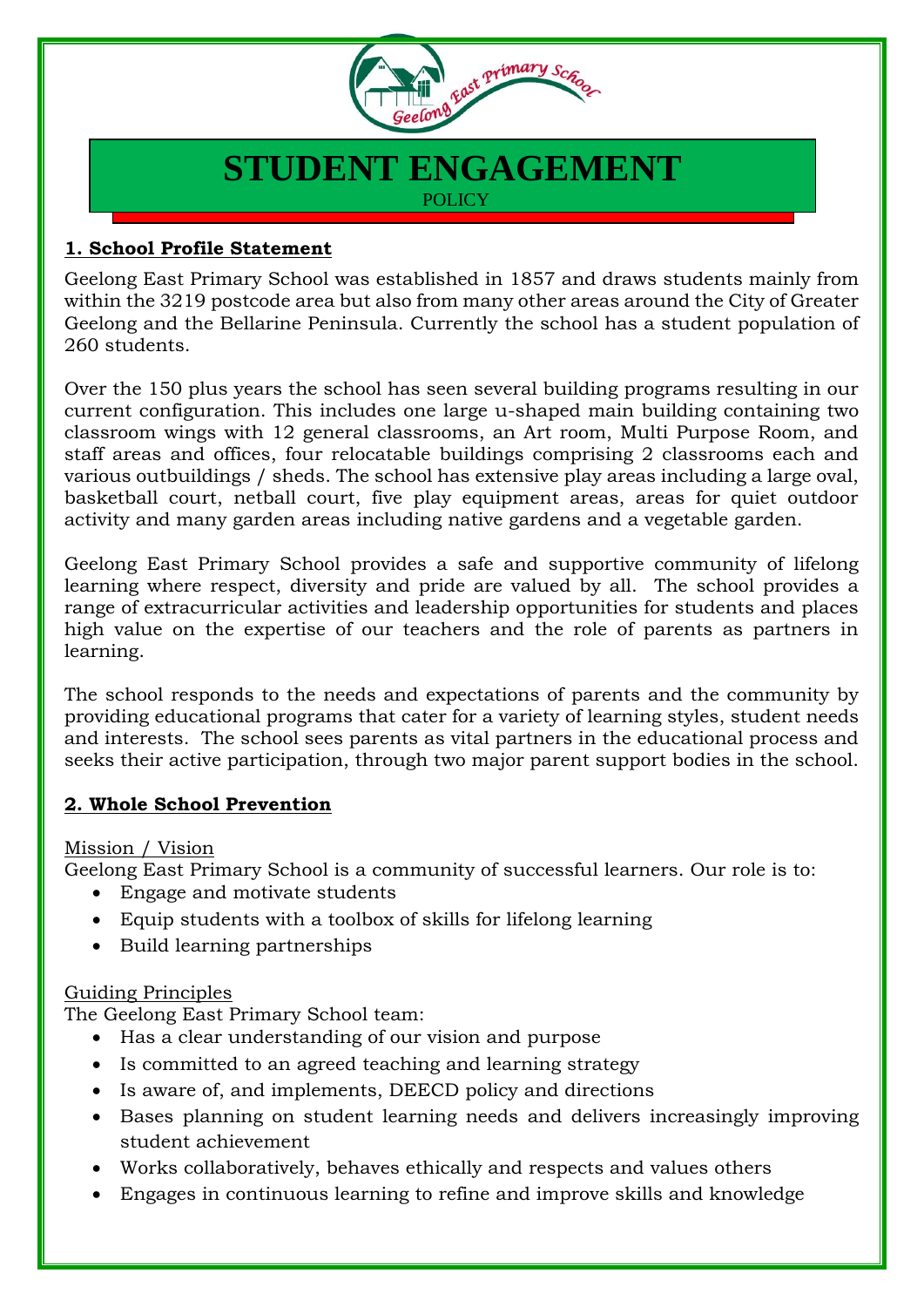As a result:

- Every child is a successful learner and possesses a well rounded knowledge of the core disciplines
- Children feel safe, happy and eager to learn
- We have happy, resilient and community-minded students
- Students leave our school as socially responsible citizens, and motivated independent learners
- We use creative approaches to teaching and provide a broad range of learning opportunities
- We engage the wider community within the school learning environment

### Core Values

- Respect
- > Resilience
- $\triangleright$  Inclusion

#### PROMOTING STUDENT - WELL BEING

#### **'Get Ahead' Framework**

Our school has many positive school programs which teach, encourage and model appropriate and expected behaviours, encourage healthy activities, support students' interests and develop students' leadership skills. Our school Values provide the core of all our supportive programs.

**'Working Together'** At the commencement of each school year all students participate in the 'Working Together' program which introduces and reinforces our School Values and associated expectations. During this program classes decide on a set of agreed class rules which are then incorporated into all aspects of the class program.

**Values Awards** Students are recognised at Assembly each week if they have demonstrated the school value being emphasised at the time

**Student Safety and Well-being Programs**All classes participate in formal health and wellbeing programs and lessons throughout the year to develop concepts relating to safety and positive relationships.

Some of these include:

|                           | Prep – Year 2 Safe 'n' Strong        |                        |  |  |  |  |                                       |         |  |  |
|---------------------------|--------------------------------------|------------------------|--|--|--|--|---------------------------------------|---------|--|--|
|                           |                                      |                        |  |  |  |  |                                       |         |  |  |
|                           | Year 3                               |                        |  |  |  |  | Feeling Safe, Being Strong – Building | Healthy |  |  |
| Relationships             |                                      |                        |  |  |  |  |                                       |         |  |  |
|                           | Years 3 & 4 One and All              |                        |  |  |  |  |                                       |         |  |  |
|                           |                                      | Get Real               |  |  |  |  |                                       |         |  |  |
|                           | Years 5 & 6 Talking Tactics Together |                        |  |  |  |  |                                       |         |  |  |
|                           |                                      | The Big Move           |  |  |  |  |                                       |         |  |  |
|                           |                                      | Get Real               |  |  |  |  |                                       |         |  |  |
|                           | Year 6                               | PIPS (Puberty Program) |  |  |  |  |                                       |         |  |  |
| Special Interests / Needs |                                      |                        |  |  |  |  |                                       |         |  |  |
|                           | Intervention and Enrichment programs |                        |  |  |  |  |                                       |         |  |  |
|                           | Seasons programs                     |                        |  |  |  |  |                                       |         |  |  |
|                           |                                      |                        |  |  |  |  |                                       |         |  |  |

Social Skills groups Life Skills Woodwork groups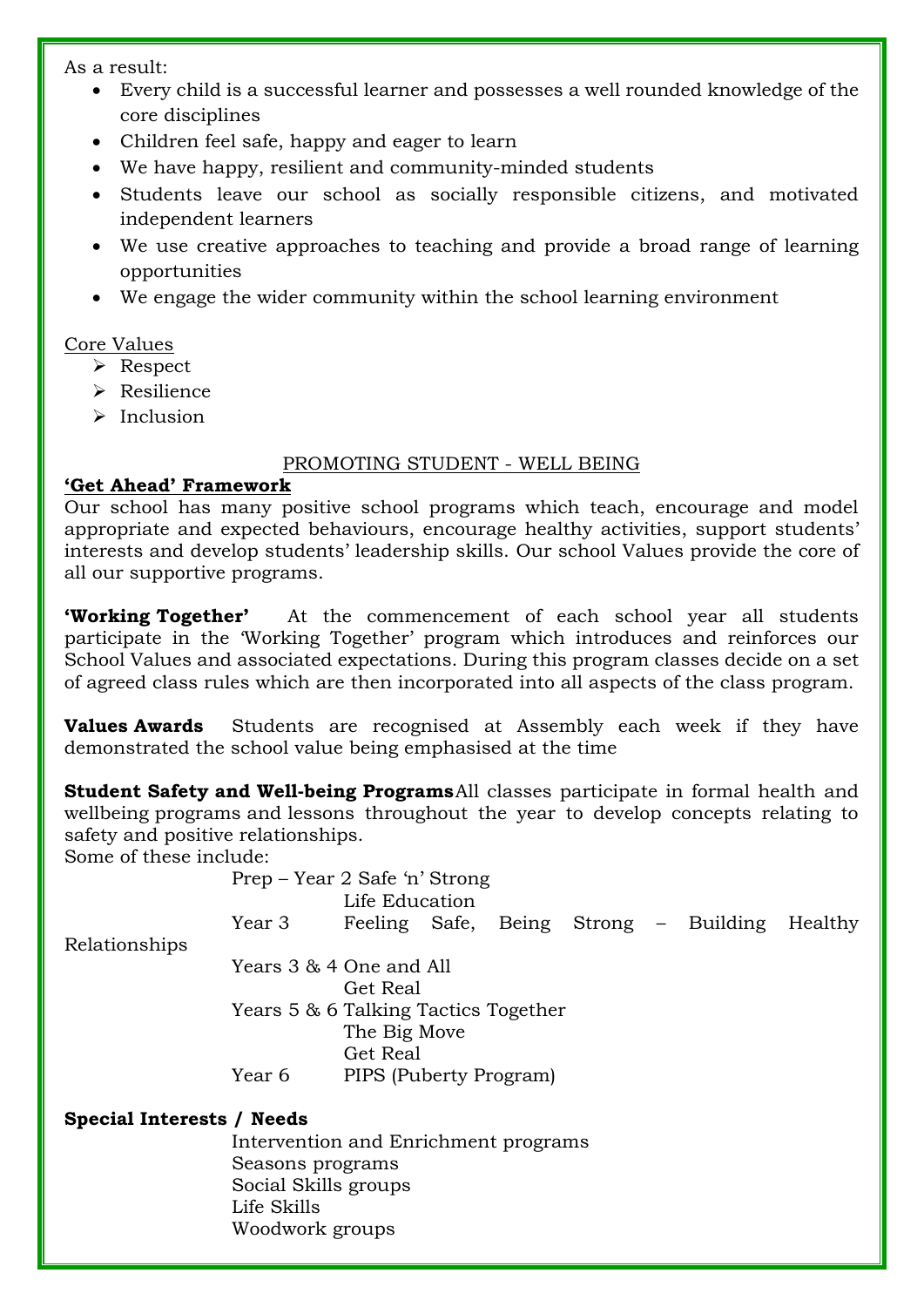Koori studies **'**Kids Hope' volunteer 'mentors' Bethany Connect Up Worker ARDOCH Smith Family

#### **Student Relationships**

 Prep – Year 6 Buddies Class Buddies Year 5 Peer Mentors Peer Mediators Peer Support Respectful Relationships Curriculum

#### **Supporting Positive Play**

Perfect Players identifies classes which each week have no negative yard incidents Lunchtime Activities:

> Kidsclub Chess Art group ICT at Lunch Lunchtime Sport led by House Captains Lunchtime Sport led by Teachers Library

#### **Student Leadership**

 School and House Captains Junior School Council Rotary Junior Citizenship program Environment Club Peer Support Digital Leaders RRRR Ambassadors Student Leadership Team

#### **Attendance**

Full attendance is a key to engagement and maximises every student's ability to learn and our teachers' ability to teach effectively. Geelong East Primary School has actively embraced the "It's not OK to be Away" approach to ensure that student attendance is monitored effectively. Late attendance and absences are followed up by class teachers in the first instance, and then by the School Welfare Officer, Principal or Assistant Principal. Parents are often reminded of the disruptive effect of poor attendance and lack of punctuality, not only on the learning progress of their own children, but on all the children in a class. Absence plans will be sought out by the school when attendance rates drop below 90%. These plans will be created and implemented with both the school and parents of the child. These plans outline what the school will do to help the child increase their attendance and also outline what parents/carers can do to help get their child to school every day.

#### **Restorative Practices**

All school staff members follow the Restorative Practices protocols when responding to negative behaviours at school.

The restorative approach is used to address student behaviour to:

- re-establish significant relationships
- ensure consequences for misbehaviour are relevant and meaningful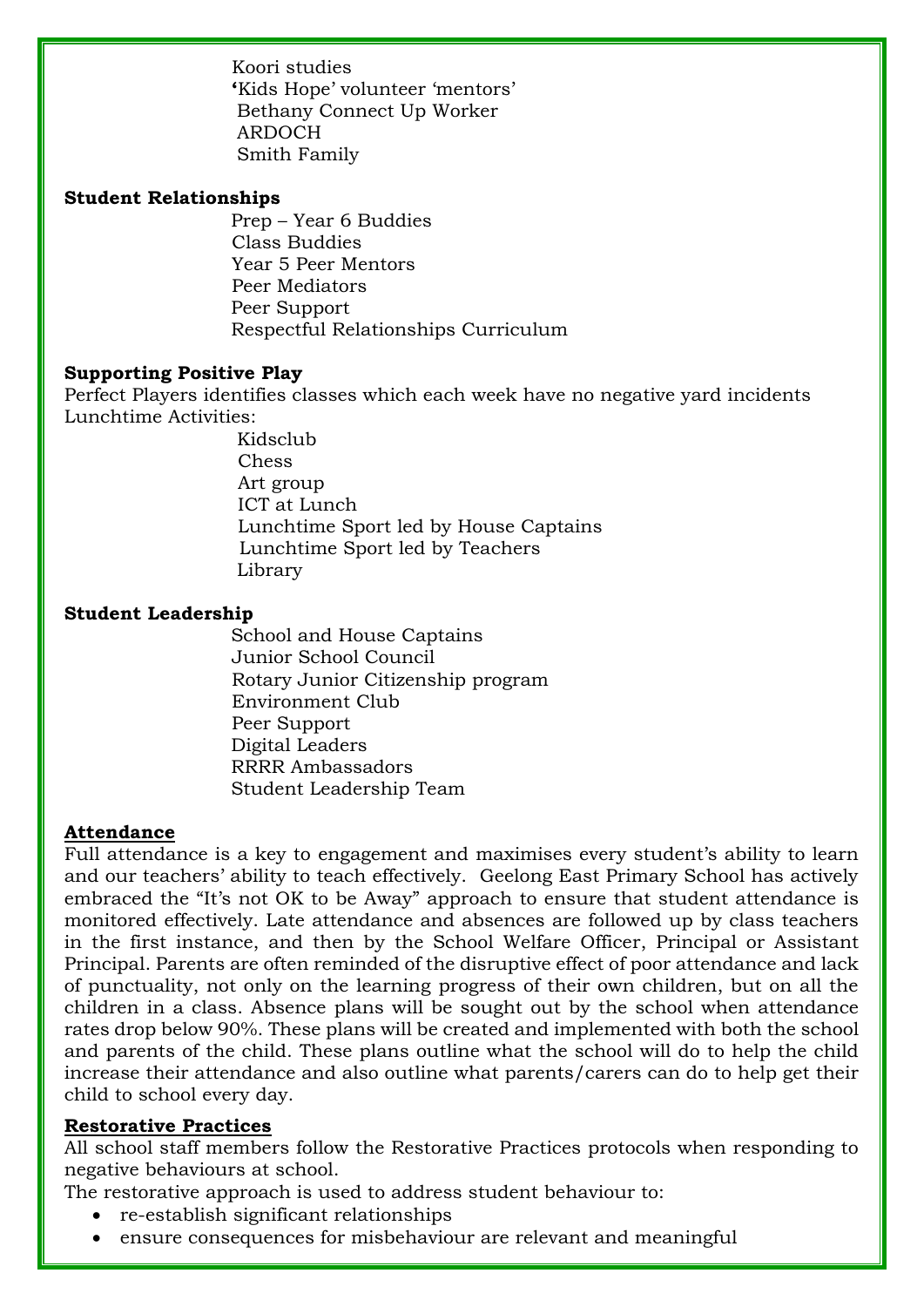foster and develop individual responsibility and empathy

The students understand the steps in the restorative process which include responding to the following questions:

- 1. What did you do?
- 2. Who did you hurt or inconvenience?
- 3. Which of our school values did you forget?
- 4. What were you thinking?
- 5. How can you fix what you have done?
- 6.

### **Professional Learning**

Teacher Professional Learning is given high priority at Geelong East Primary School to ensure the strategies and approaches adopted are implemented with integrity. Wherever possible all teachers are trained in Restorative Practices, The Berry Street Model, Real Schools Resource and CUST training. Staff participate throughout each school year in many professional learning activities all of which have a direct impact on student wellbeing.

### **3. Rights and Responsibilities**

All members of Geelong East Primary School have a right to:

\*Fully participate in an environment free of discriminatory behaviour – including racist, sexist, ability-based, class-based and homophobic forms of harassment, bullying, vilification, violence, intimidation, abuse and exclusion

\*Be treated with respect and dignity

\*feel valued, safe and supported in an environment that encourages freedom of thought

All members of the Geelong East Primary School community have a responsibility to: \*acknowledge their obligations under the *Equal Opportunity act 1995* and the *charter of Human Rights and Responsibilities Act 2006* and communicate these obligations to all members of the school community

\*Participate and contribute to a learning environment that supports the learning of self and others

\*Ensure their actions and views do not impact on the health and well-being of other members of the school community

### **All students have the right to:**

\*Learn and socialise without interference or intimidation in a safe and secure environment

\*Be treated with respect and fairness as individuals

\*Expect a learning program that meets their individual needs

\*Feel Safe and Supported

### **All students have a responsibility to:**

\*Be prepared to learn \*Explore their full potential \*Respect the rights of others

### **All staff members have the right to:**

\*Expect to be able to work in an atmosphere of order and co-operation

\*Use discretion in the application of rules and consequences

\*Receive respect and support from the school community with respect, fairness and dignity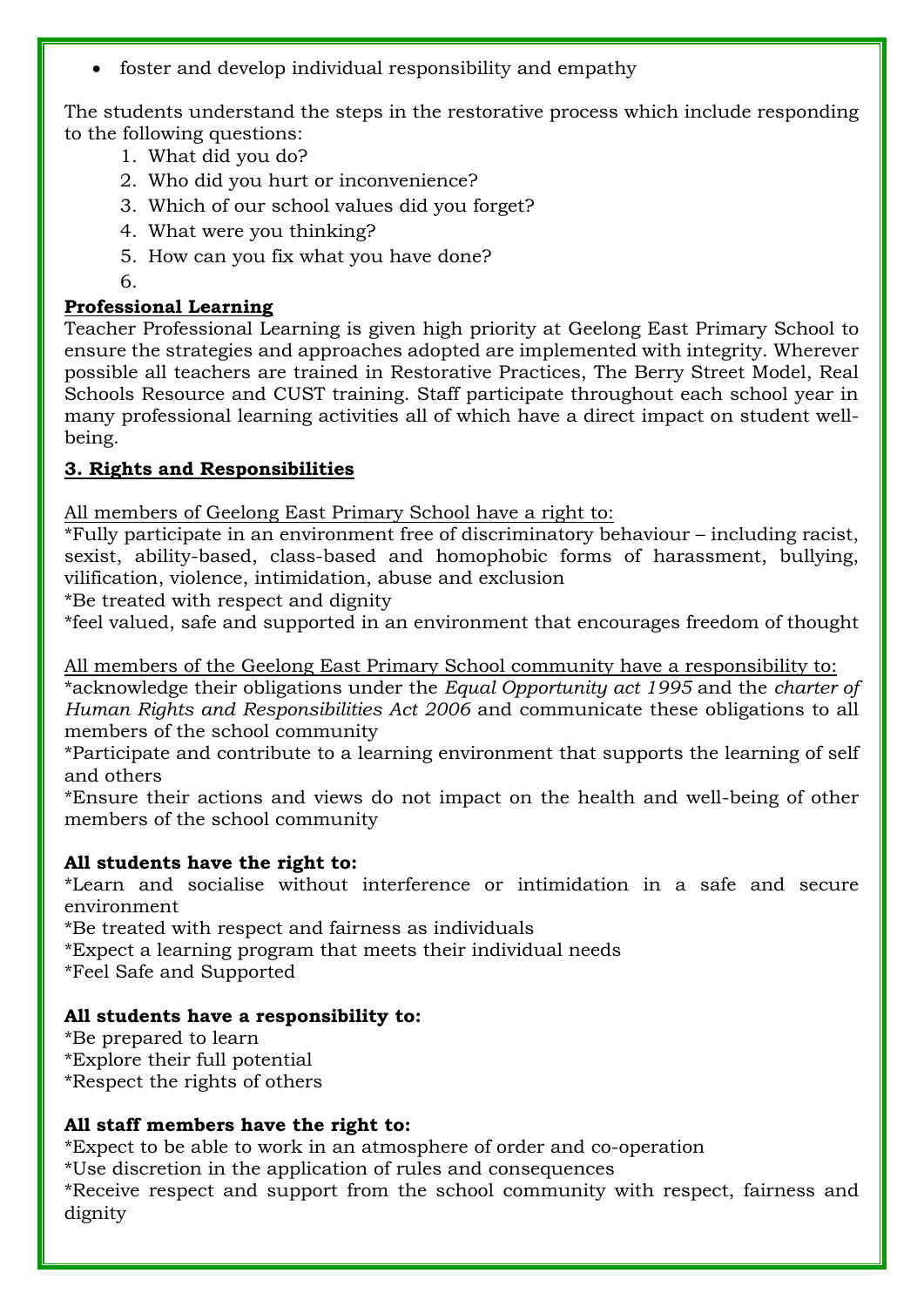#### **All staff members have a responsibility to:**

\*Build positive relationships with students as a basis for engagement and learning \*Use and manage school resources to create stimulating, safe and meaningful learning \*Treat all members of the school community

### **All parents have the right to:**

\*Know that their children are in a safe, happy learning environment where they are treated fairly and with respect

\*Expect a positive and supportive approach to their child's learning

\*Expect communication and participation in their child's education and learning

### **All parents have the responsibility to:**

\*Build positive relationships with members of the school community \*Ensure students attend school and have the appropriate learning materials \*Promote respectful relationships

### **4. Shared Expectations**

Geelong East Primary School has developed shared expectations to ensure that the learning, safety and rights of all are respected. The expectations are intended to be positive in that they set out what is excepted and appropriate behaviours for our school community. Our shared expectations are intended to support individual students and families that come to our community from a diversity of backgrounds, communities and experiences.

### **Expectations - Staff**

### **Engagement**

The school leadership team will:

- uphold the right of every child to receive an education up to the compulsory age of schooling
- ensure the school complies with its duty of care obligations to each student as well as its obligations under the equal opportunity and human rights legislation.
- collaborate with the school community to develop policies and procedures consistent with its values and aspirations and the Department's Guidelines
- collaborate to identify the diversity of the school community and deliver teaching and learning educational and extra-curricular activities, facilities, student services and community linkages which are inclusive and responsive to student needs

Teachers will:

- develop flexible teaching styles to engage different learners
- deliver curriculum and assessment that challenges and extends students learning
- develop positive and meaningful relationships with students that promote engagement, wellbeing and learning
- provide opportunities for student voice developing a positive school culture in and outside the classroom

### **Attendance**

In compliance with Departmental procedures school staff will: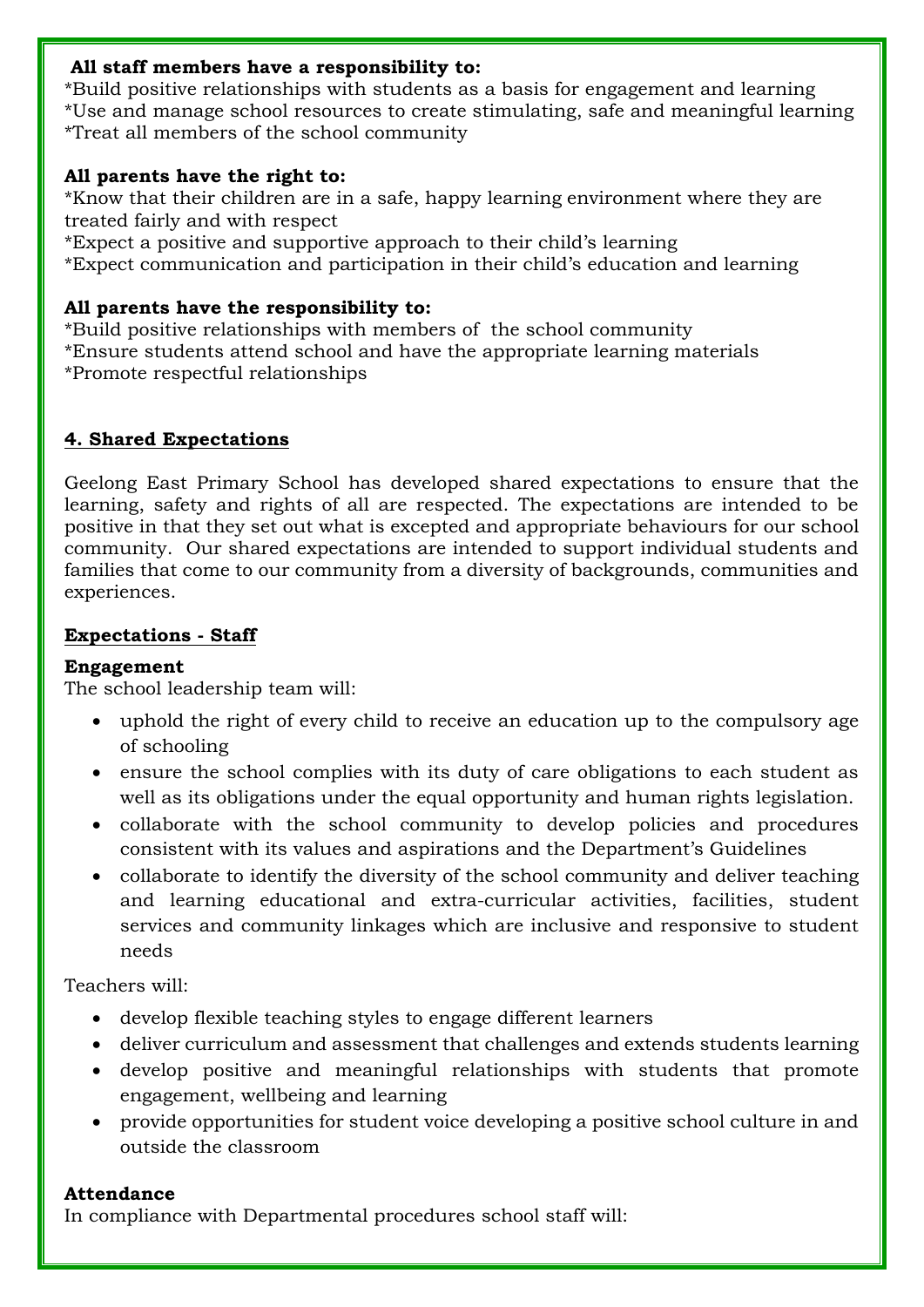- promote regular attendance with all members of the school community
- monitor and follow up on absences and late arrivals

#### **Behaviour**

Geelong East Primary School will support and promote positive behaviours by developing and implementing shared behavioural expectations with the school community and by delivering whole-school responses to behavioural issues. All members of school community are expected to participate in the educational environment with curiosity, enthusiasm and mutual respect. We are committed to engaging all students and will only exclude students as a matter of last resort in extreme circumstances.

The school leadership team will:

- lead and promote preventative approaches to behavioural issues by incorporating student wellbeing at the centre of school business
- monitor the profile of behaviour issues at the school and the effectiveness of implemented strategies
- provide appropriate professional development opportunities for all staff to build their capacity to promote positive behaviours

Teachers at Geelong East Primary School will:

- use the Student Engagement Policy as a basis for negotiating a class-based set of shared expectations with students
- teach students social competencies through curriculum content and pedagogical (teaching) approach
- employ behaviour management strategies that reflect the behaviours expected from students and which focus on supporting positive behaviours
- build a collegiate / supportive atmosphere with other school staff to share strategies and assist each other to reflect on one's own behaviour management approaches
- involve appropriate specialist expertise where necessary

### **Expectations – Students**

All students are expected to:

- respect, value and learn from the differences of others
- have high expectations that they can learn
- reflect on and learn from their own differences

### **Attendance**

All students are expected to come to school every day that the school is open to students. If students are unable to attend an explanation from their parents/carers must be provided to the school. Students should arrive at school on time and ready to learn.

### **Behaviour**

Students are expected to:

- support each other's learning by behaving in a way that is curious and respectful
- have high expectations that they can learn
- be considerate and supportive of others
- demonstrate behaviour and attitudes that support the wellbeing and learning for all and contributes to a positive school environment that is safe, inclusive and happy
- understand that bullying, including cyber-bullying, violence, property damage, inappropriate language and disrupting the learning of other students is unacceptable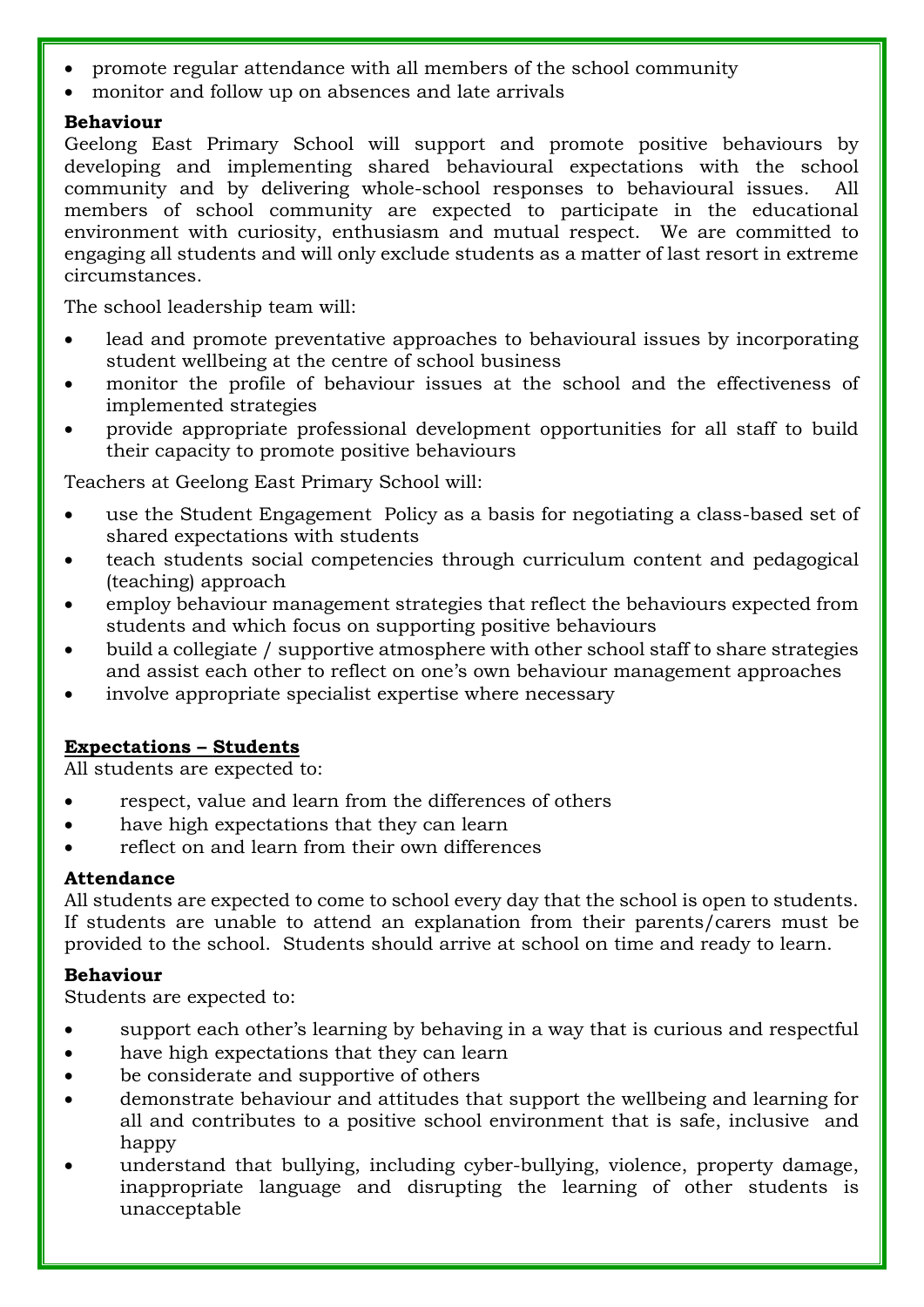be aware of the school rules and expectations regarding all forms of anti-social behaviour

### **Expectations – Parents/Carers**

#### **Engagement**

- Parents/carers are expected to support the school's efforts to educate young people to live in a diverse world by promoting an understanding and appreciation of diversity in the home.
- Parents/carers should also help the school to provide student-centred responses by providing all relevant information to the school.
- Parents/carers are expected to actively participate in supporting their child's learn by building a positive relationship with the school through attendance at student - parent - teacher meetings, student activities, school celebrations, student support groups and responding to communications including the student dairy in a timely manner.

### **Attendance**

Parents/carers are expected to ensure that enrolment details for their children are correct, that their children attend school regularly and that, when a child is absent from school, parents/carers advise the school as soon as possible.

#### **Behaviour**

Parents/carers should understand the school's behavioural expectations and work with it to promote a consistent approach that supports their child's learning, engagement and endeavours both in and out of school.

### **5. Actions and Consequences**

#### **Appropriate Behaviour**

Geelong East Primary School acknowledges students who meet the shared expectations outlined in this policy through recognition and encouragement as outlined in the logical consequences outlined below.

### **Inappropriate Behaviour**

When students do not meet these expectations, a staged response is implemented consistent with the logical consequences outlined below. This is to be implemented using the restorative approach outlined in the **prevention section** and summarised as following:

The restorative approach is used to address student behaviour in various settings and levels to:

- re-establish significant relationships;
- ensure consequences for misbehaviour are relevant and meaningful;
- foster and develop individual responsibility and empathy

|           | LOGICAL CONSEQUENCES           |                                        |  |  |  |  |
|-----------|--------------------------------|----------------------------------------|--|--|--|--|
|           | <b>Appropriate Behaviour</b>   | <b>Inappropriate Behaviour</b>         |  |  |  |  |
|           | • GOTCHAS, Teacher             | • Talking to the student and referring |  |  |  |  |
|           | acknowledgement and positive   | them to the shared expectations        |  |  |  |  |
|           | feedback                       | • Referring to Muck Up, Own Up, Fix    |  |  |  |  |
|           | • Positive comments in diaries | Up Move On mantra                      |  |  |  |  |
| $\bullet$ | Positive phone calls home      | • Discussing appropriate behaviours in |  |  |  |  |
|           | • Values Awards                | the classroom                          |  |  |  |  |

# **LOGICAL CONSEQUENCES**